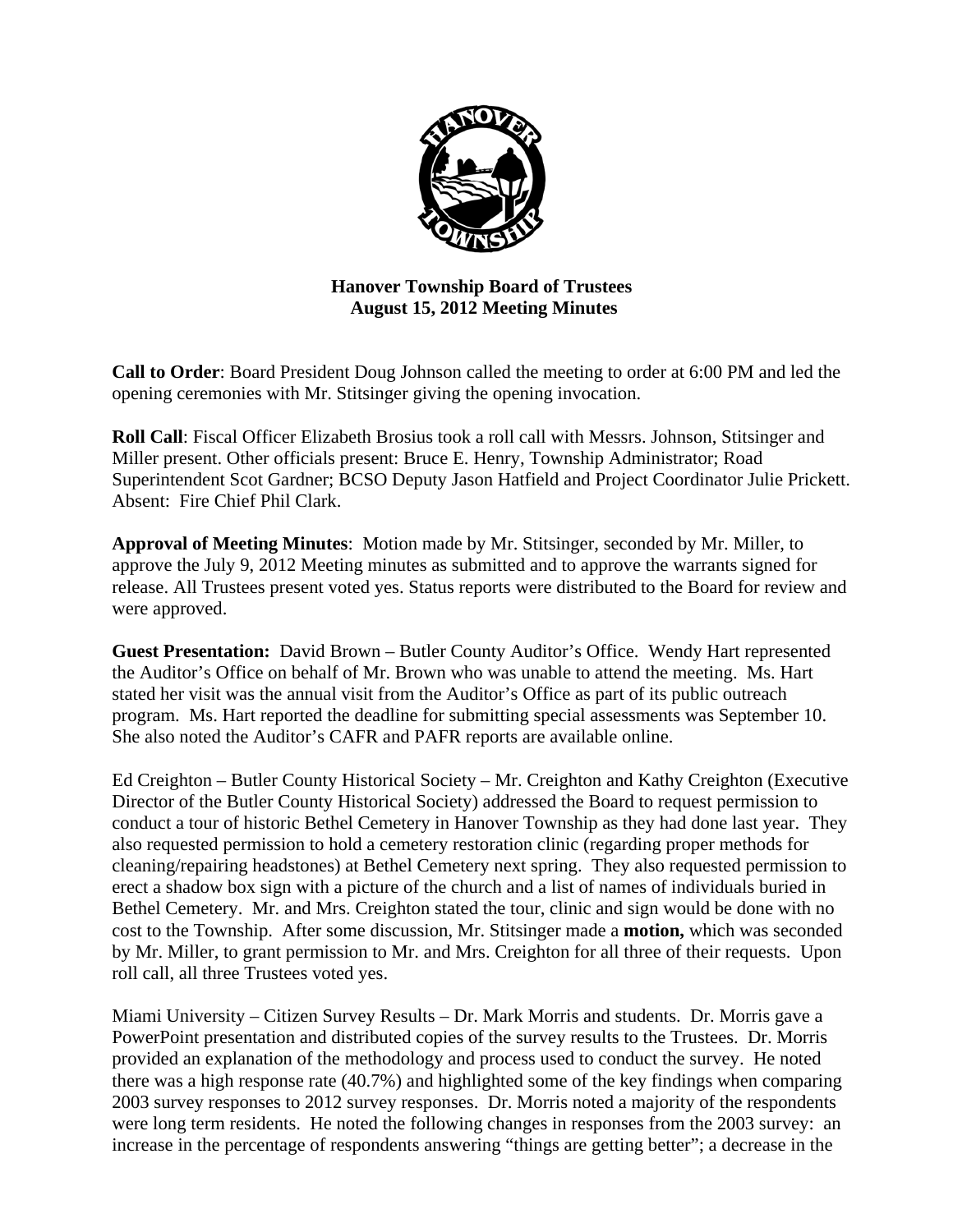percentage of respondents answering "things are getting worse"; and an increase in responses indicating satisfaction with the Park. When asked to list preferred services by priority, respondents listed the top four services as follows: EMS, fire, law enforcement and road maintenance.

**Citizen Participation:** Craig Rowlette, 2484 Sir Douglas Drive, addressed the Board to request a sign be erected to identify a private access lane (Morman Road) to make it easier for police and fire personnel to locate the lane when responding to calls for assistance.

### **Administration Reports**

*Law Enforcement*: Deputy Hatfield gave the following report for the month of July 2012:

# **Butler County Sheriff's Office District #6 Hanover Township Contract Cars Monthly Report for July2012**

| <b>Activity Area</b>                       | <b>Month Totals</b>            | YTD      |
|--------------------------------------------|--------------------------------|----------|
| Dispatched Calls: 114                      |                                | 983      |
| Felony Reports: 2<br>$\bullet$             |                                | 33       |
| $\bullet$                                  | Misdemeanor Reports: 12        | 97       |
| Non-Injury Crash: 04                       |                                | 50       |
| Injury Crash: 3                            |                                | 35       |
| <b>Total Reports: 21</b>                   |                                | 211      |
| Assists/Back Up: 41                        |                                | 351      |
| Felony Arrests: 2<br>$\bullet$             |                                | 15       |
|                                            | <b>Misdemeanor Arrests: 06</b> | 49       |
| <b>OMVI</b> Arrests: 2                     |                                | 13       |
| <b>Total Arrests: 10</b>                   |                                | 74       |
| Traffic Stops: 39                          |                                | 269      |
| <b>Moving Citations: 23</b><br>$\bullet$   |                                | 147      |
| <b>Warning Citations: 22</b>               |                                | 107      |
| FI Cards: 0<br>$\bullet$                   |                                | $\theta$ |
| Civil Papers Served: 0<br>$\bullet$        |                                | $\theta$ |
| <b>Business Alarms: 3</b><br>$\bullet$     |                                | 39       |
| <b>Residential Alarms: 09</b><br>$\bullet$ |                                | 103      |
| Special Details: 1<br>$\bullet$            |                                | 12       |
| $\bullet$                                  | COPS Times: 5800 (Min.)        | 44,260   |
| <b>Vacation Checks: 23</b>                 |                                | 278      |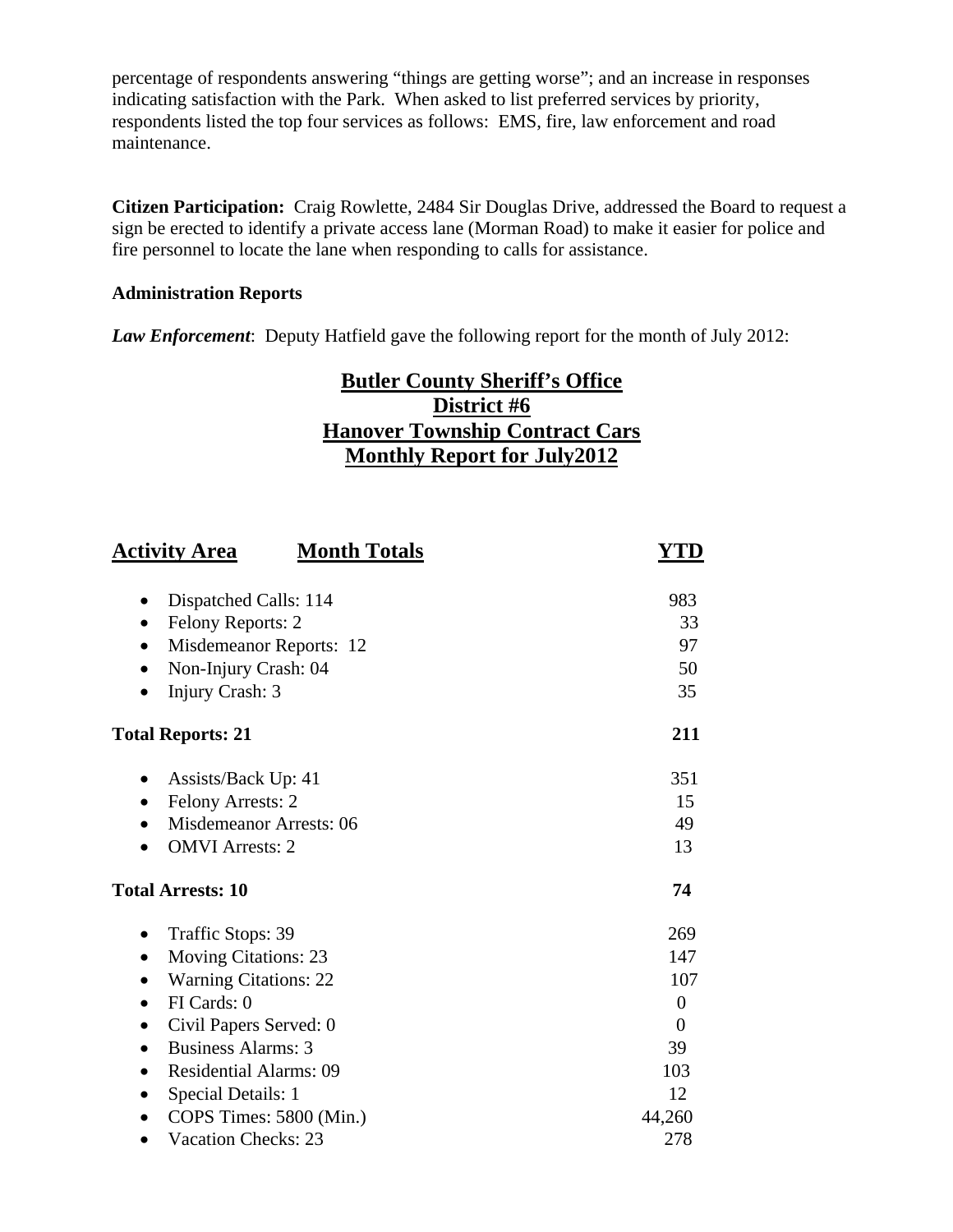\*\*\*\*\*\*\*\*\*\*\*\*\*\*\*\*\*\*\*\*\*\*\*\*\*\*\*\*\*\*\*\*\*\*\*\*\*\*\*\*\*\*\*\*\*\*\*\*\*\*\*\*\*\*\*\*\*\*\*\*\*\*\*\*\*\*\*\*\*\*\*\*\*

Reporting Deputies: T. Lentz and J. Hatfield/ Report prepared by HT Administration

Special Note: Both Deputies had some time off during July.

Deputy Hatfield invited Colleen McDaniel, 386 Charlberth Drive, to address the Board. Ms. McDaniel reported her property is located on a dark cul-de-sac. Someone has been ringing her doorbell late at night. She stated she assumes it's just kids but it frightens her. Mr. Johnson requested Deputy Hatfield have Road Patrol do extra patrol of this area at night.

*Fire/EMS*: Mr. Henry presented the following report for the month of July 2012 on behalf of Chief Clark who was out of town:

## **Hanover Township Fire Department Monthly Report for July 2012 (Presented in August 2012)**

Run and detail activity for the Fire and EMS operations are reflected in the following numbers:

|                 | <b>Emergency Medical Operations/Squad Runs:</b>                           |     | 38                                              |  |
|-----------------|---------------------------------------------------------------------------|-----|-------------------------------------------------|--|
| $\bullet$       | <b>Motor Vehicle Accidents:</b>                                           |     | 7                                               |  |
| $\bullet$       | Fire Runs:                                                                |     | 12                                              |  |
|                 | Fire Inspections:                                                         |     | $\theta$                                        |  |
|                 | Air & Light Truck Call Out:                                               |     | $\overline{0}$                                  |  |
| ٠               | <b>Knox Box Details</b>                                                   |     | $\boldsymbol{0}$                                |  |
| $\bullet$       | (Fire Safety Week Details)<br>Other                                       |     | $\overline{0}$                                  |  |
| ٠               | Total for the month:                                                      |     | <b>57 Runs/Operations</b><br>(57 Fire/EMS Runs) |  |
|                 | <b>Total Year to Date</b><br>(58 Runs/Ops Lower than same time last year) |     | <b>366 Runs/Operations</b>                      |  |
|                 |                                                                           |     | (June 2011: 61 Runs/Operations)                 |  |
| Total for 2011  |                                                                           | 719 |                                                 |  |
| Total for 2010  |                                                                           | 748 |                                                 |  |
| Total for 2009  |                                                                           | 676 |                                                 |  |
| Total for 2008: |                                                                           | 669 |                                                 |  |
| Total for 2007: |                                                                           | 717 |                                                 |  |
| Total for 2006: |                                                                           | 505 |                                                 |  |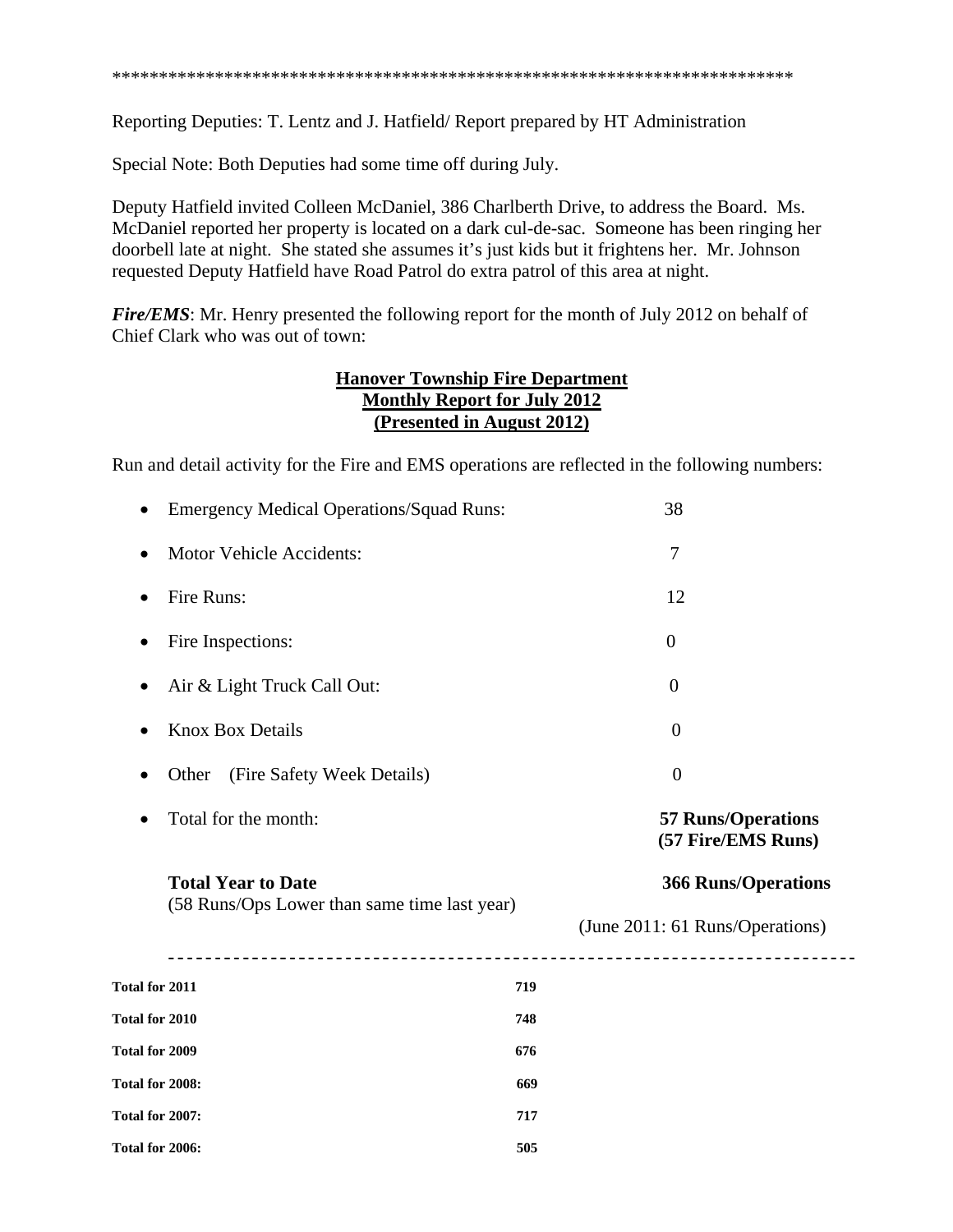*Road/Cemetery*: Mr. Gardner presented the following reports for the month of July 2012:

#### **SUPERINTENDENT'S REPORTS (August 15, 2012)**

Millville Cemetery Operations Report July 1 through July 31, 2012

|                                                               | 17,928.00   |
|---------------------------------------------------------------|-------------|
|                                                               |             |
| Foundation and Marker installation fees--------------------\$ | 3,768.00    |
|                                                               | 800.00      |
|                                                               | 0.00        |
|                                                               | $5,100.00*$ |
|                                                               | 0.00        |
|                                                               | 1,790.00    |
| 8 Graves sold to Township residents (old rate)-----------\$   | 4,640.00    |
| 3 Graves sold to Township residents-----------------------\$  | 1,830.00    |
|                                                               |             |

 **\***2 @ regular fee of \$900 = \$1800.00; 1@ regular fee of \$900 + 1 hour OT = \$1000; 1@ regular fee of \$900 + 2 hours OT = \$1100; 1@ regular fee of \$900 + 3 hours OT = \$1200

#### Other Cemetery Activities

- 1. Mowed twice and trimmed once.
- 2. Cleaned the shop.
- 3. Fixed and seeded 5 graves.
- 4. Repaired mowers.
- 5. Sprayed weed killer on front 3 sections.
- 6. Watered trees at Park and at the Cemetery.
- 7. Cut down two dead trees in the Cemetery.
- 8. With help from the Eagle Scouts, straightened the headstones behind the building.

#### **Road, Streets and Park (Scot Gardner)**

- 1. Worked on 84" culvert pipe on Krucker Road.
- 2. Pressure washed under the porch of the Community Center and front and rear porch at the Fire house and cleaned lobby.
- 3. Cut down a large tree at the Millville Cemetery.
- 4. Cut up a tree and limbs in the Millville Reilly Road Cemetery after windstorm.
- 5. Cleaned up Township roads after windstorm.
- 6. Picked up deer carcasses on Cochran Road and on Darrtown Road.
- 7. Repaired a section of fence behind the Community Center which was damaged by the windstorm.
- 8. Repaired potholes on Stahlheber, Nichols, Round Hill, and Amarillo.
- 9. Swept Washburn, McWhorter and Shady Road in preparation for dura-patching.
- 10. Worked on replacing road signs.
- 11. Performed painting and maintenance in the Community Center.
- 12. Performed monthly park, truck and storm water inspections.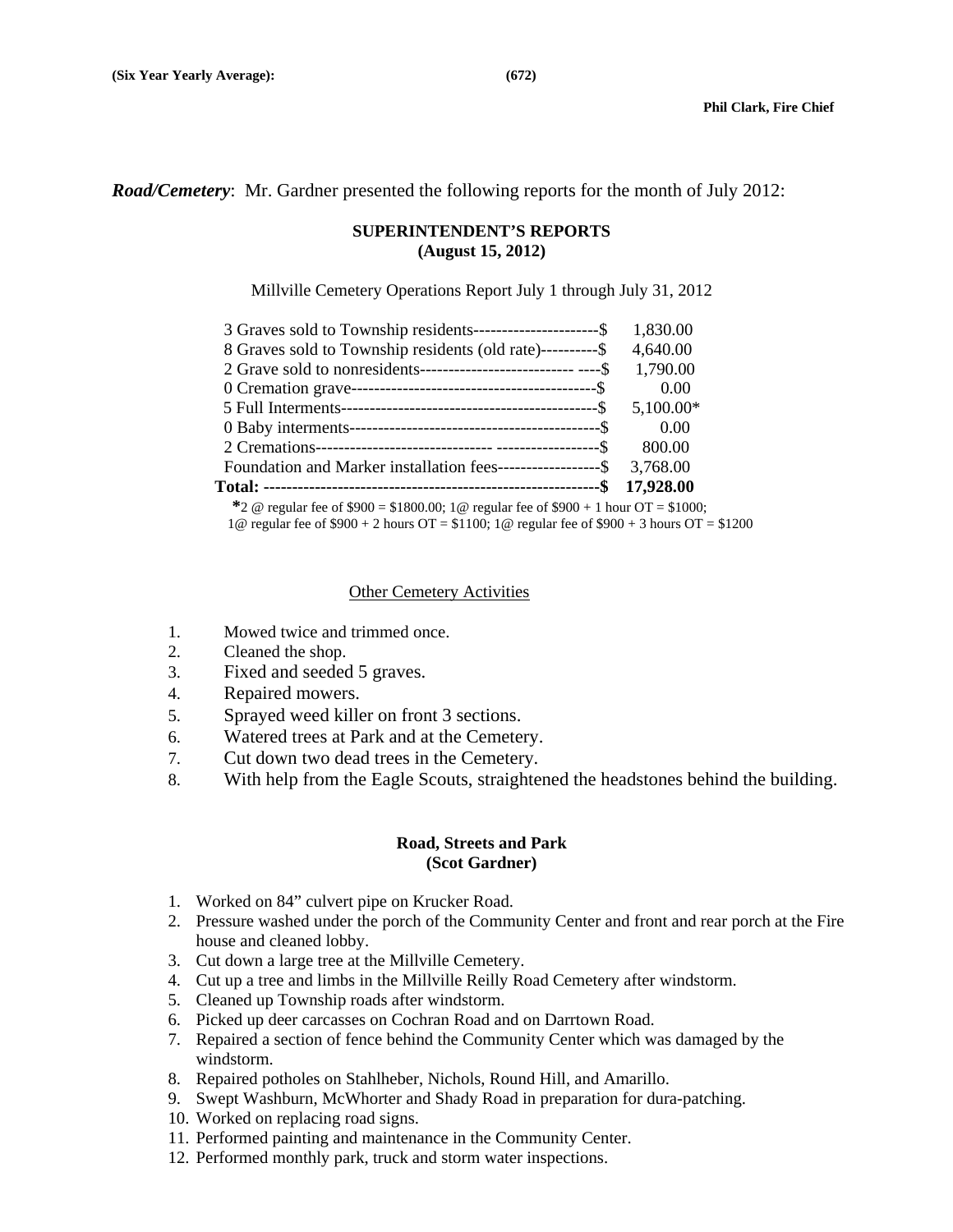## *Administrator's Report*

#### **Administrator July 2012 Summary Report (Presented August 2012)**

- **Employee and Citizen Surveys**: Miami University will present results on citizen Surveys on August 15, 2012. I have been in contact with Mark Morris and a detailed notebook will be presented to each elected official. Also have been reviewing internal and committee survey results which will be compared and presented in September.
- **Website Transition**: Worked with Stacey Castle to transfer our website successfully from Miami University. Also purchased a new domain name and set up new email addresses. Our new domain is www.hanovertownshipohio.org.
- **Car Show**: Have worked on trophy ordering, dash plaques, sponsors, prepared fliers and publicity information as well as met with Park and Car Show Committee members.
- Land Use: prepared information for Land Use Committee members to review regarding the Fluid Technology proposal and suggestions made by BC Planning Commission in regard to temporary signs and front yard parking requirements.
- **Workers Compensation**: Worked on second half BWC Comp premium issues and filed required data with the Greater Hamilton Safety Council. Premiums may be adjusted slightly again in our favor. Our reductions in costs have saved the Township almost \$40,000 over the last 3 years.
- **Playground Equipment**: Working on follow up to playground equipment replacement by meeting vendors for best pricing. Have received proposals and will be ordering equipment soon as we are discussing installation costs and timing. Our time table now looks like work will be done in next 60 days..
- **Board and Financial Reports**: Obtained data from the Fiscal Officer and prepared Township funds analysis for the monthly Board meeting. Prepared Trustee packets. Prepared numerous contracts and permits for facility rentals.
- **Drainage Issues**: Worked on problems located on Gardner, Alamo Heights, Woodbine Road and Vizedom Road. BCEO is assisting on these issues.
- NIMS: Worked with the Fire Chief to complete required NIMS reporting to the State and Federal governments. We are in compliance.

**Personnel Actions**: None for this report or approval.

Also included with the Administrator's Report were revenue and expenditure reports. Mr. Henry noted EMS insurance reimbursements were down.

### **Old Business**

*Nuisance Properties -- Update:* Mr. Henry presented the following report to the Board: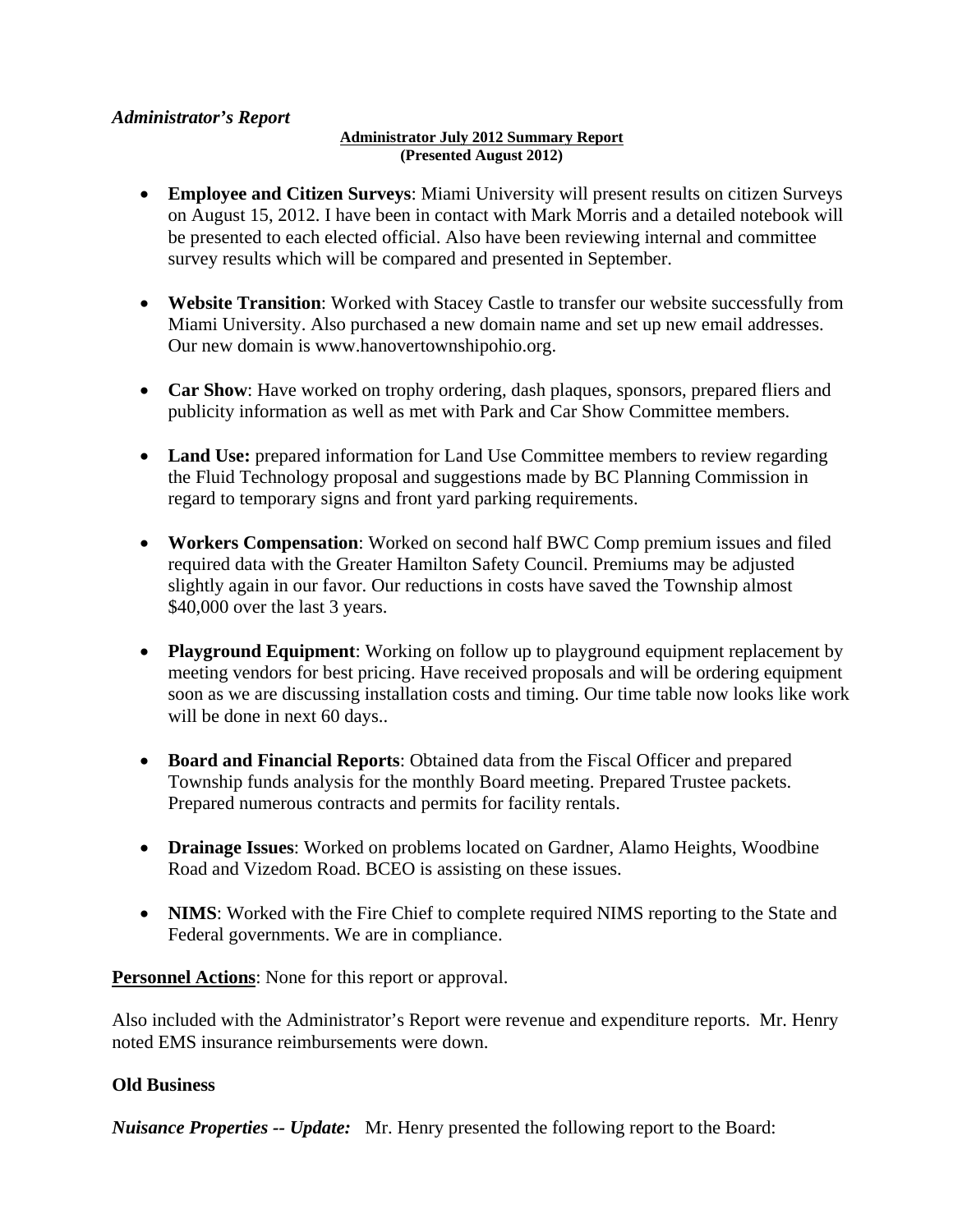## **Complaint Properties Under Review- Report to the Board August, 2012**

- $\geq 2550$  Columbus: Vacant house, received complaints about the pool in rear and property condition. Following up with the County and checking ownership. Health dept. has placed treatments in the pool; maintenance company notified to maintain property.
- $\geq 1334$  Old Oxford: Same Status-House vacated; High weeds and grass- will refer to a contractor for mowing. Completed as of June 13, 2012- Township authorized. Received title search on June  $12^{th}$ . Will refer for lien.
- $\geq 2452$  Queen Mary: Same as in July-No new complaints; in compliance.
- 2170 Hamilton Richmond: abandoned block structure; no plumbing- Pending- was referred to the County. Title search underway. Still pending.
- $\triangleright$  Corner of Darrtown and Stillwell Beckett vacant lot: Complaints received about tics, weeds and lack of maintenance. Lot was cut after no response. Lien to be considered.
- 1743 Stahlheber Road: High weeds and grass. Dealing with bank with no progress; directed Road Department to mow front yard area. Update: title work completed for new orders and assessment. Maintenance Company has been working on the site in July.
- 1651 Gardner: Vacant House- complaint lodged about rodents and snakes coming from there. Letter sent and returned to us on June  $\overline{4}^{th}$ . Ordered private contractor to cut for the Township. Update- no word, will likely have to cut again. No change in July; set for review in August.
- 1580 Hamilton Richmond Road: High weeds and grass- complaints about rodents and snakes coming from this area. Orders mailed but returned to the Township on June  $5<sup>th</sup>$ . Asked private contractor to cut for the Township. Update: no word yet, will likely have to cut again. No change in July; set for review in August.
- 3295 Stillwell Beckett: Has been vacant for some time; asked County to do something but doesn't fit their criteria. Receiving new complaints about the weeds reference tics. A 20' strip behind and along the residential properties were mowed at the Township's direction. July: still pushing for action from the County.
- $\triangleright$  Vacant/ Foreclosed properties: This problem continues to haunt the Township and County. We have several on our list for follow up but it is time consuming and can be expensive to achieve results. As a consequence we are working by priority of deterioration and how these properties impact surrounding properties. Please let the Administration know of any complaints you may receive.

Mr. Henry noted Ms. Hart from the Auditor's Office reported under Guest Presentations that the deadline for submitting special assessments was September 10. In light of this deadline, Mr. Henry requested the Board adopt **Resolution No.40-12**, *Authorizing Special Assessments on Specified Nuisance Properties*. After some discussion, Mr. Miller made a **motion** to adopt Resolution No. 40-12, which was seconded by Mr. Johnson. The resolution enables the Township administrator at his discretion to file any necessary assessments with the County Auditor for the Township's work on vacant or foreclosed properties. Mr. Henry noted many were ongoing and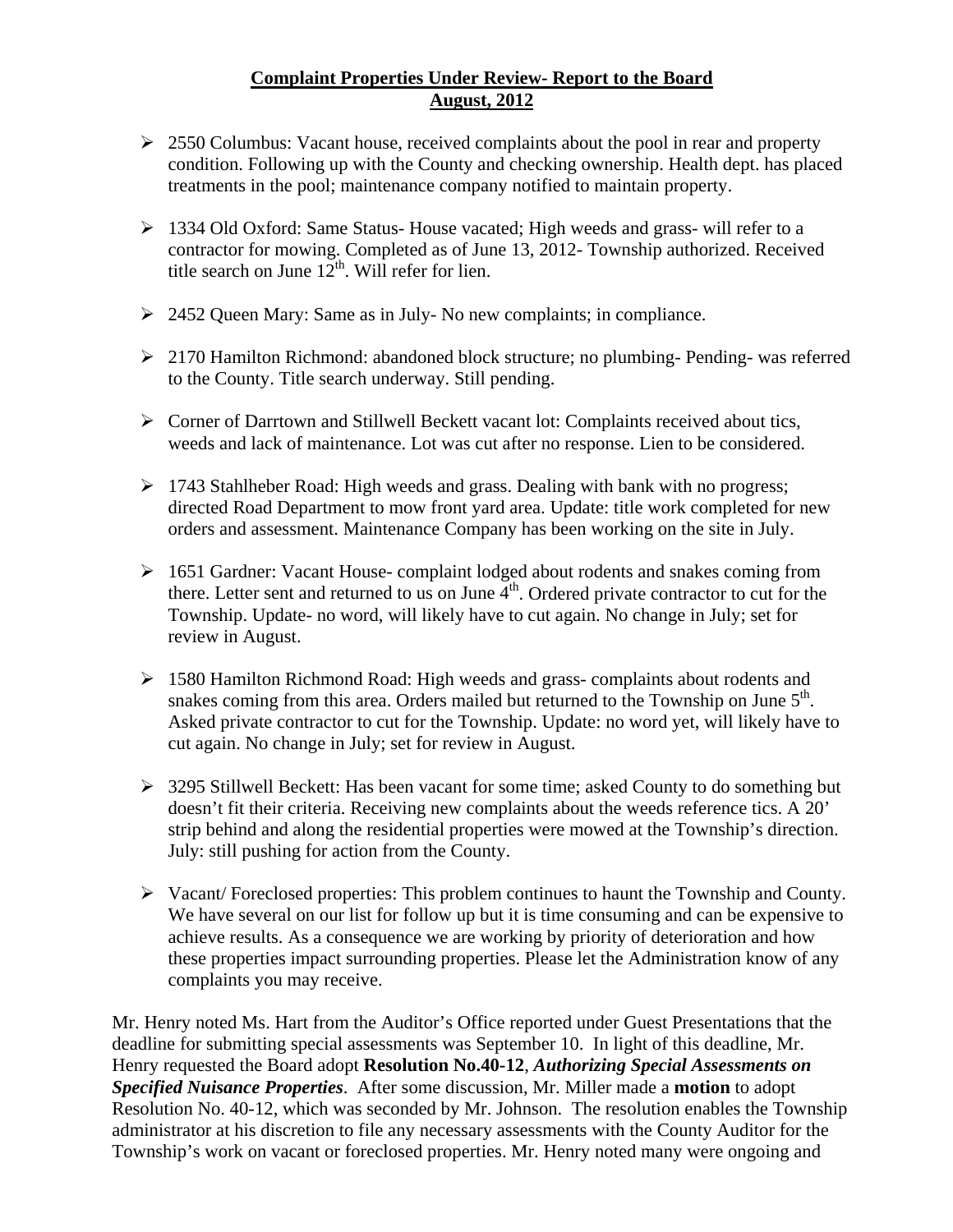would check with the Prosecutor about filing now or when the work is complete as there isn't much to time to assemble the material and most are still in progress. Upon roll call, all three Trustees voted yes.

*Road Program Update:* Mr. Henry reported he was still waiting for information on costs from the County Engineer's Office so there was no update to present to the Board.

*Website Change Update:* Mr. Henry reported that as of July 31, 2012 Miami University discontinued its support to Townships for operating websites including Hanover Township's (www.hanovertownship.net). The Board had authorized the Administrator to work with Stacey Castle to convert the Township's website and keep it operational- said task was completed. The Administrator reviewed with the Board an opportunity to purchase a more user friendly domain site more consistent with government titles last month and a new domain has been acquired www.hanovertownshipohio.org. With this change, an upgrading of the website is underway to make it user friendly and more colorful/creative. New email addresses have been set up for the Road, Cemetery, Fire and Administration operations. For an interim period current Road Runner email addresses would continue to be used until a more public announcement can be made and business cards can be updated.

*Reminder – Public Records Training August 17:* Mr. Henry reminded the Trustees and Fiscal Officer that the Hanover Township Community Center would be the hosting site for a mandatory three hours Public Records Training pursuant to ORC 109.43 (B) on Friday August 17, 2012. Mr. Henry reported registration could still be made by accessing the State Auditor's Website at www.auditor.state.oh.us and "walk ins" would also be accepted. Mr. Henry requested that the Trustees inform him if they wanted him to serve as their designee for this training.

*Other Old Business:* There was no other Old Business.

### **New Business**

*Resolution No. 37-12 Then and Now:* Mr. Henry explained the routine "house-keeping" nature of this resolution. . This resolution covers payments to several vendors. After some discussion, Mr. Miller made a **motion** to adopt Resolution No. 37-12 which was seconded by Mr. Stitsinger. Upon roll call, all three Trustees voted yes.

## **Resolution No. 37-12**

## **Approving Purchase Orders and Subsequent Expenditures Provided Under the "Then and Now" Process as Recommended by the Fiscal Officer**

*Whereas*, the Fiscal Officer reported on recent "Then and Now" purchase of products and services from Nancy Nix, Butler County Treasurer, Stephenson Oil Company and Dean's Painting; and

*Whereas*, the Fiscal Officer recommends that payment associated therewith be authorized through a "Then and Now" Purchase Order (amounts over \$3,000.00) officially approved by the Board and payment made accordingly; and

*Whereas*, the Board of Trustees concurs with the recommendation of the Fiscal Officer,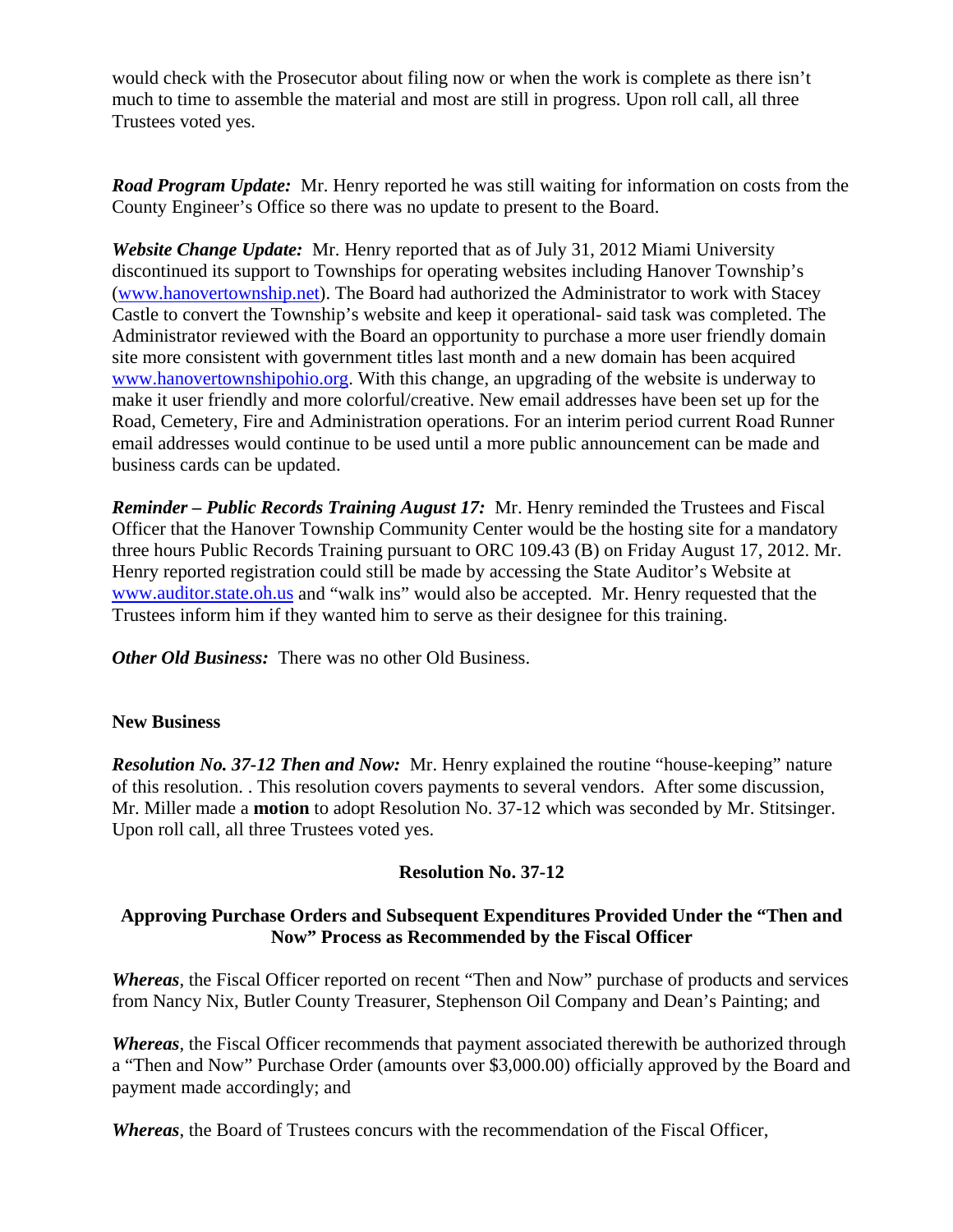## *Be it resolved by the Board of Trustees of Hanover Township Butler County, Ohio*

*Section I.* That to promote sound and efficient fiscal operations for the Township, the following items are hereby approved: \$11,632.78 Nancy Nix, Treasurer Butler County \$1160.00 Fund 1000; \$44,005.00 Stephenson Oil Company Fund; and \$4,750 Dean's Painting Company Fund 2281.

**Section II**. That the Fiscal Officer is authorized to take all necessary steps to process said expenditures and provide payment accordingly.

The foregoing resolution was adopted in an open public meeting and is a reflection of the official action taken by the Board of Trustees of Hanover Township Butler County, Ohio on the  $15<sup>th</sup>$  day of August 2012.

| <b>Board of Trustees</b> | Vote | <b>Attest and Authentication:</b> |
|--------------------------|------|-----------------------------------|
| Douglas L. Johnson       |      |                                   |
| Fred J. Stitsinger       |      | Elizabeth A. Brosius              |
| Larry Miller             |      | <b>Fiscal Officer/Clerk</b>       |

*Resolution No. 38-12 Authorizing Filing Community Connections Grants:* Mr. Henry noted the Township applies for these grants every grant cycle. These grant applications were for safety and Park-related items. After some discussion, Mr. Johnson made a **motion** to adopt Resolution No. 38-12, which was seconded by Mr. Miller. Upon roll call, all three Trustees voted yes.

### **Resolution No. 38-12**

### **Authorizing the Filing of August 2012 Applications for the Butler Rural Community Connections Grant Program**

Whereas, the Board of Trustees has reviewed the requirements for the August 2012 Community Connections Grant program sponsored by the Butler Rural Electric Cooperative; and,

Whereas, the Township has a Hanover Township Memorial Park Master Plan for continuing the development of the Hanover Township Memorial Park; and,

Whereas, reduction in revenues and funding cuts from the state have reduced the ability of the Township to fund a number of projects and equipment such as those referenced herein; and,

Whereas, the Board of Trustees rates basic services such as those items that relate to serving the emergency needs of the public as a high priority and recognize the need for the continued development of the Hanover Township Memorial Park and Community Center which serves the west side of Butler County; and,

Whereas, the projects submitted for Community Connections Funding have no direct funding source but the Township will continue to focus on key priorities,

Be it resolved by the Board of Trustees of Hanover Township, Ohio

Section I. That the Township has determined the need to provide equipment for safety reasons to the Park overall and Children's Playground area as noted and necessary equipment replacement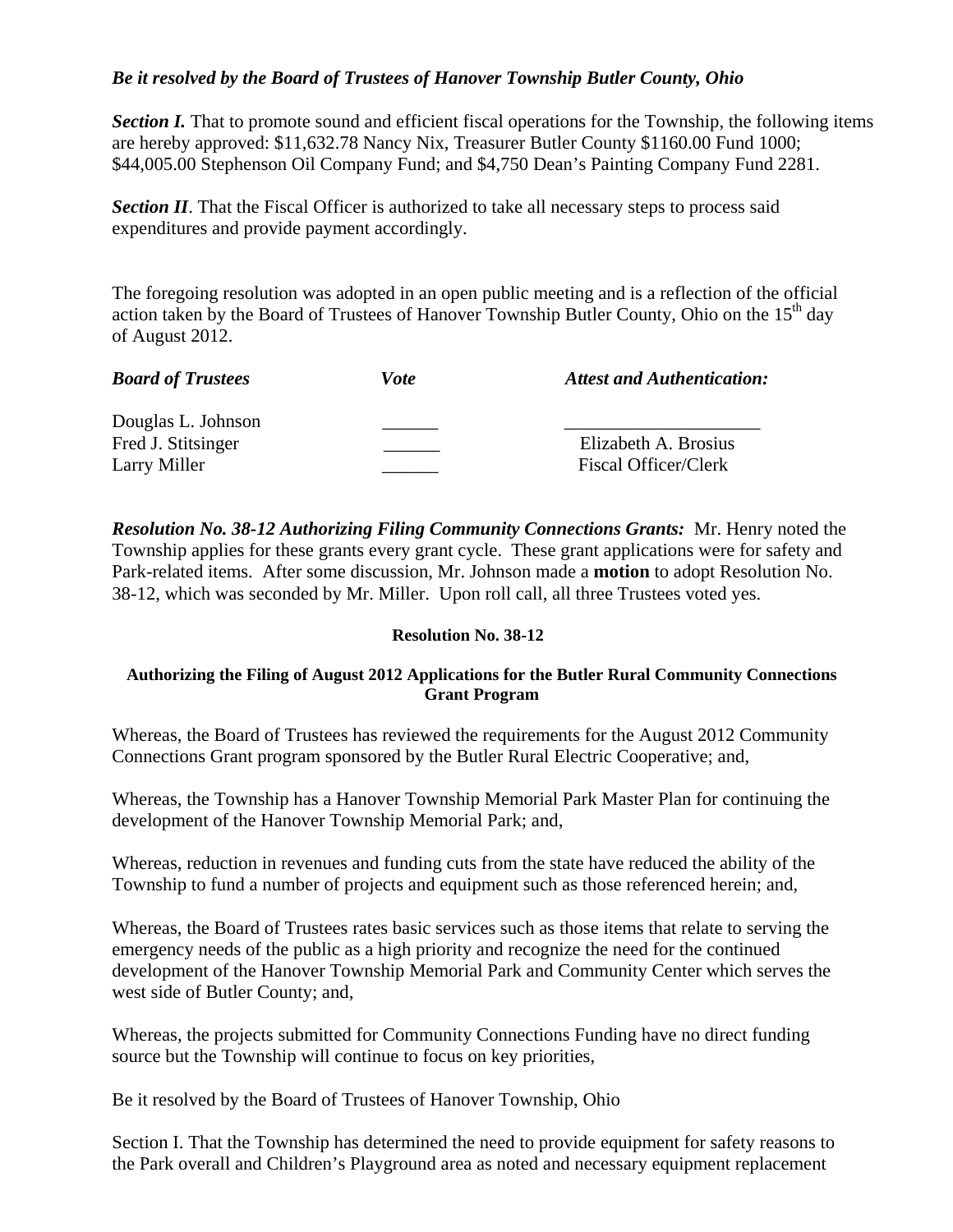for the Community Center; that Board authorizes up to two applications to be submitted at the Township Administrator's discretion to the Butler Rural Cooperative Community Connections Program by the end of August 2012.

Section II. That the Township Administrator is hereby authorized to complete the necessary documents and sign the appropriate forms to submit up to two applications referenced herein.

Section III. That the Board of Trustees acted upon this matter in an open public meeting on August 15, 2012 with all three Trustees voting in favor of Resolution No. 38-12-12.

| <b>Board of Trustees</b>                 | Vote | Attest:                     |
|------------------------------------------|------|-----------------------------|
| Douglas L. Johnson<br>Fred J. Stitsinger |      | Elizabeth A. Brosius        |
| Larry Miller                             |      | <b>Fiscal Officer/Clerk</b> |

*Resolution No. 39-12 Property/Liability Insurance Renewal:* Mr. Henry reported he had conducted a review of the Township's property/liability insurance coverage for the annual renewal period. As there still existed the potential for the filing of a claim against the Township, no other carriers could offer a quote. However, the renewal with the existing carrier represented a net decrease in costs after the Township receives a rebate from the carrier. After some discussion, Mr. Stitsinger made a **motion** to adopt Resolution No. 39-12, which was seconded by Mr. Johnson. Upon roll call, all three Trustees voted yes.

## **Resolution No. 39-12**

## **Approving Property, Vehicle and Liability Insurance Renewals Through a Contract With the Ohio Township Risk Management Authority for Policy Year September 2012 to September 2013**

*Whereas*, it is in the best interest of the Township to provide insurance coverage for Township property, vehicles, and liability; and

*Whereas*, prices were examined and updated information was filed to determine best pricing;

*Whereas*, the Ohio Township Risk Management Authority has presented renewal coverage for General Liability (Legal) and Coverage Extensions, Property Insurance and Coverage Extensions, Public Officials Wrongful Acts and Coverage Extensions, Vehicle Insurance Coverage and Umbrella Liability Coverage Extensions as well as credit of \$175 for CDL Drug Testing/ \$\$65.12 for MVR checks for an annual premium cost of \$22,247.88 with a rebate to be returned totaling \$2,386.44 resulting in a net cost for the new policy period of \$19,861.44;

*Whereas*, the OTARMA renewal proposal is the most cost efficient coverage given the Township's circumstances and the net cost is less than in the last policy period,

## *Be it resolved by the Board of Township Trustees of Hanover Township Butler County, Ohio*

*Section I*. Resolution No. 39-12 is hereby approved authorizing the renewal of the property, vehicle, and liability insurance coverage for the period commencing September 2, 2012 through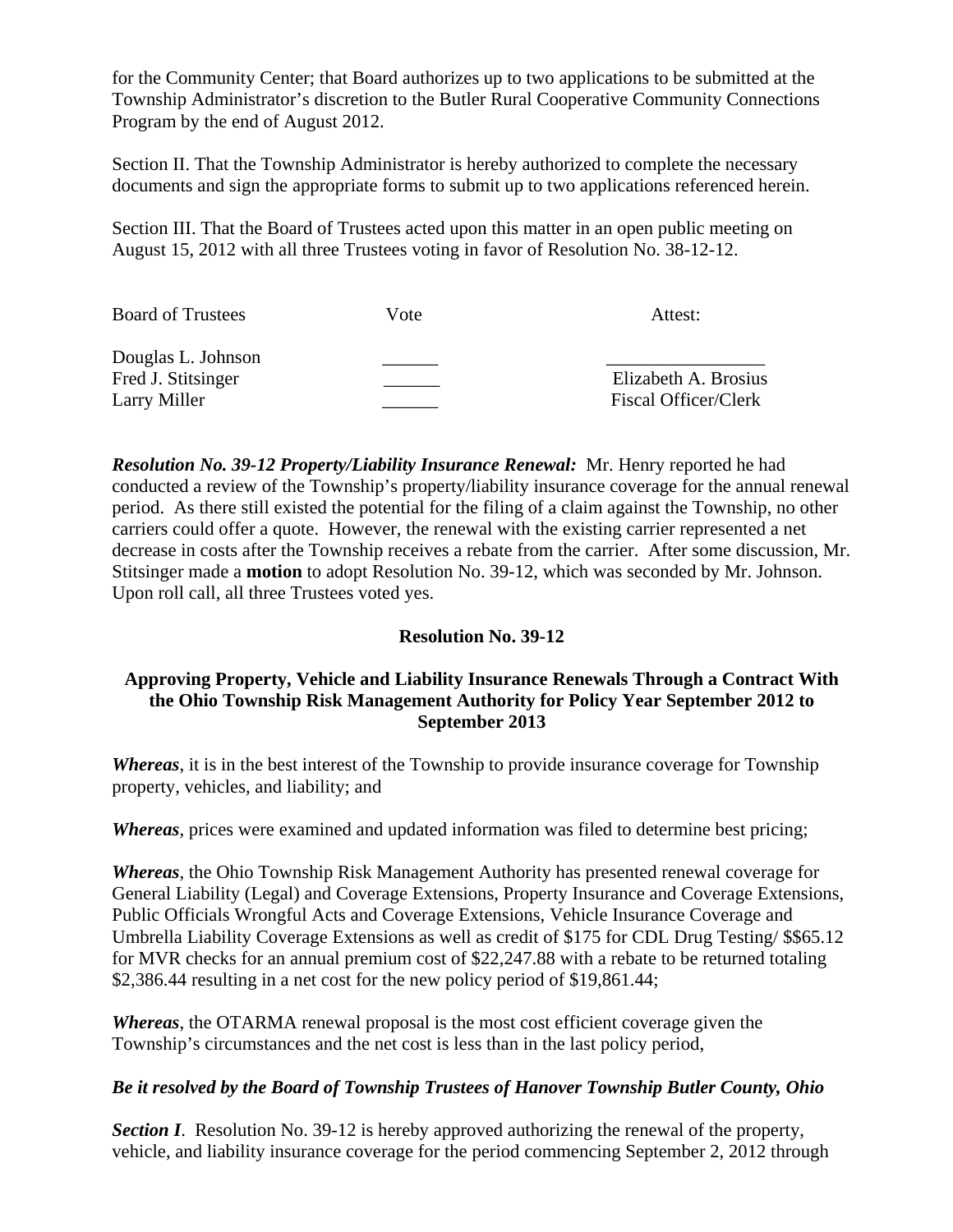September 1, 2013 with the Ohio Township Risk Management Authority as represented locally by Lovins Insurance Agency for a cost not to exceed \$22,247.88 (with a rebate to be returned of \$2,386.44) as outlined in an attachment herewith labeled" Attachment Resolution No.39-11".

**Section II.** The Board President and Township Administrator are hereby authorized to execute all contracts and related documents thereto.

The foregoing resolution was adopted in a special public meeting and is a reflection of the official action taken by the Board of Trustees of Hanover Township Butler County, Ohio on the  $15<sup>th</sup>$  day of August 2012.

| <b>Board of Trustees</b> | Vote | Attest:                     |
|--------------------------|------|-----------------------------|
| Douglas L. Johnson       |      |                             |
| Fred J. Stitsinger       |      | Elizabeth A. Brosius        |
| Larry Miller             |      | <b>Fiscal Officer/Clerk</b> |

*Motion – Approve Expenses for Car Show August 26, 2012:* Mr. Henry reported that the Hanover Township Classic Car and Truck Show is in its fifth year and is scheduled for August 26, 2012. This is a Township sponsored event with the Fire Department, Park Committee and Road Department providing support to make the event successful. The combined Park and Car Show Committees have been raising funds through sponsorships to offset costs. These donations will be received up to the day of the event. However, the Township Administrator has had to make arrangements for supplies and services (not to exceed \$5,000) for the event which will be partially offset by sponsorship funds. Mr. Henry requested a motion to authorize these expenses which are the same as last year.

**Motion:** Mr. Miller made a motion to authorize the Township Administrator to enter into agreements and authorize expenditures for Alleen Rents, Rumpke, GNS Printing, Magnet Signs, TNT Trophies, Cross Roads Talent Agency, Grandma's Rentals, Staples, SAMS, Meijer, Wal Mart and Rumpke subject to availability of funds. Mr. Stitsinger seconded the motion. After discussion, a roll call vote was taken and all three Trustees voted yes.

*Other New Business:* Mr. Henry asked the Trustees to review the correspondence and general information included in their meeting packets.

Also under New Business, Mr. Henry reported he was getting revised quotes on the cost of an automated fire extinguisher training system. He stated he anticipated the system would cost approximately \$9000 to \$10,000. A Butler Rural Electric Community Connections Grant for \$1000 would be applied to the purchase. Mr. Henry requested a motion to authorize proceeding with this purchase. After some discussion, Mr. Miller made a **motion,** which was seconded by Mr. Johnson, to authorize the Administrator to proceed with the purchase of the automated fire extinguisher training system at a cost not to exceed \$10,000. Upon roll call, all three Trustees voted yes.

Also under New Business, Mr. Henry reported the Township had received an invitation to participate in the Bureau of Workers' Compensation group retrospective rating program. Mr. Henry explained this program is designed to help employers reduce the cost of workers' compensation coverage. However, Mr. Henry noted he only recently received this invitation and